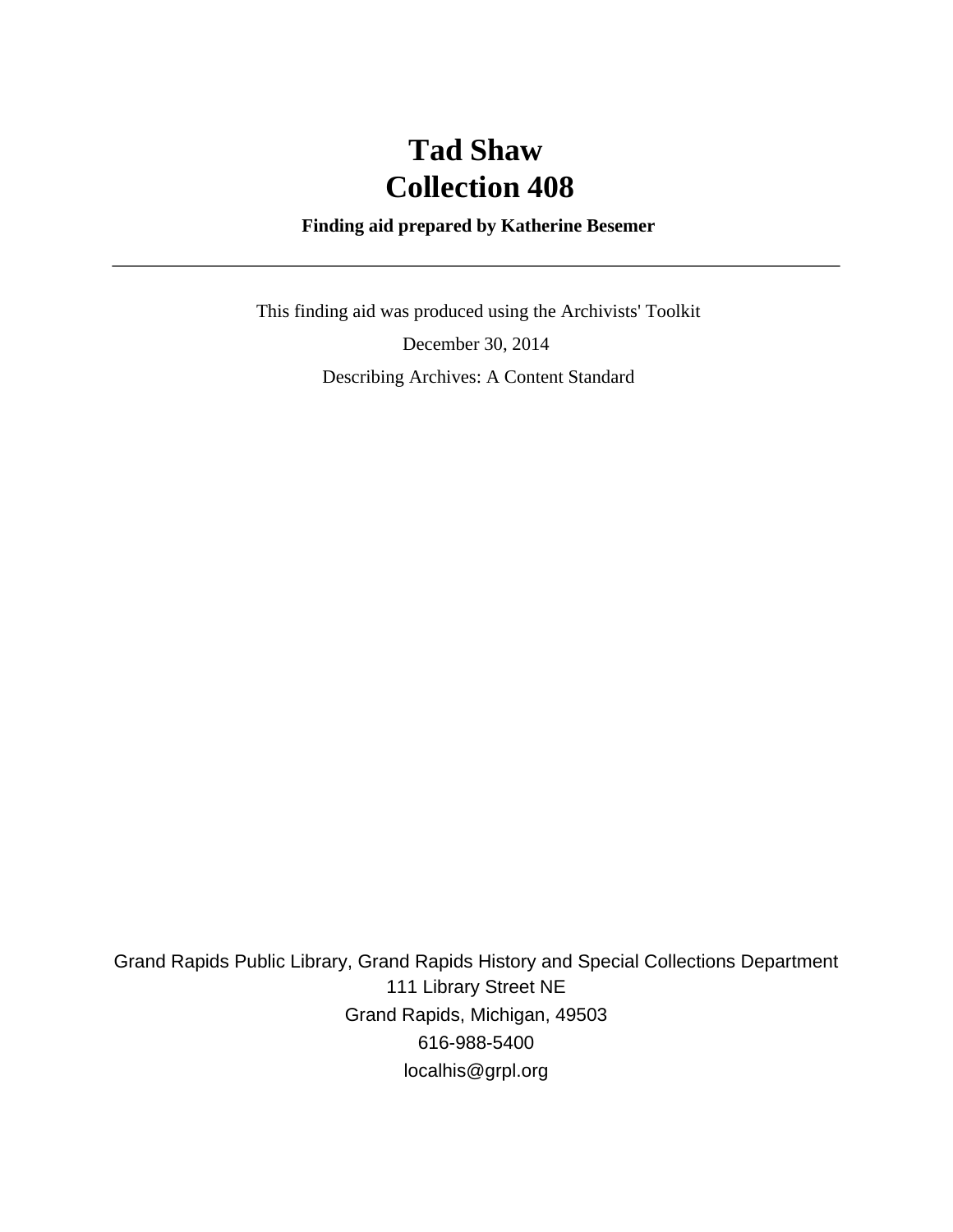## **Table of Contents**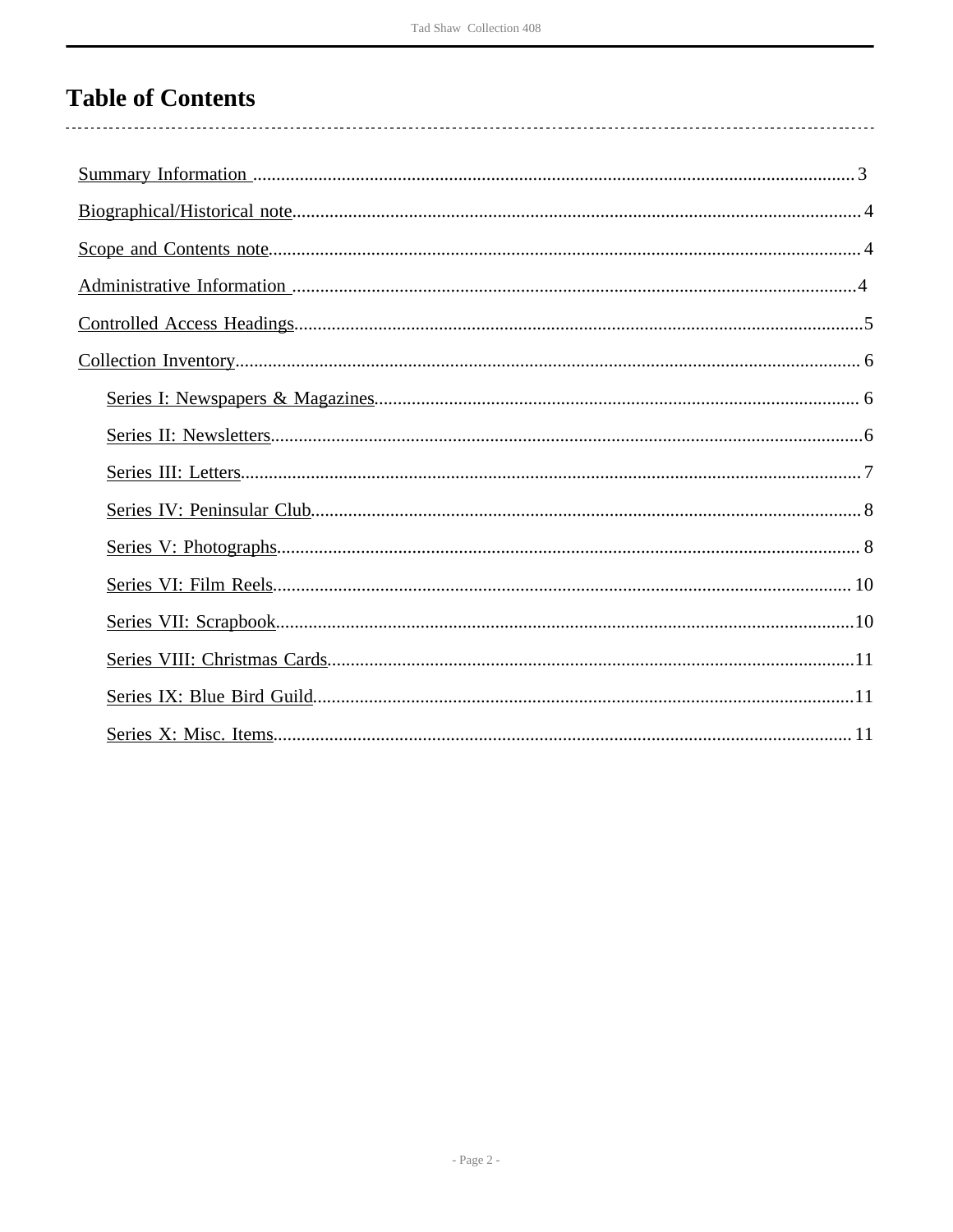# <span id="page-2-0"></span>**Summary Information**

| <b>Repository</b> | Grand Rapids Public Library, Grand Rapids History and Special<br><b>Collections Department</b>                                                                                                                                                                                                                                            |
|-------------------|-------------------------------------------------------------------------------------------------------------------------------------------------------------------------------------------------------------------------------------------------------------------------------------------------------------------------------------------|
| <b>Title</b>      | Tad Shaw collection                                                                                                                                                                                                                                                                                                                       |
| Date [inclusive]  | 1875-1959                                                                                                                                                                                                                                                                                                                                 |
| <b>Extent</b>     | 4.5 Linear feet                                                                                                                                                                                                                                                                                                                           |
| Language          | English                                                                                                                                                                                                                                                                                                                                   |
| <b>Abstract</b>   | Tad Shaw was a wholesaler and magazine distributor in Grand Rapids,<br>Michigan from 1922-1959. He owned a book shop located in the<br>Gilbert Building from 1922-1931. Tad was involved in many clubs and<br>organizations in Grand Rapids throughout his life and eventually became<br>president of the Peninsular Club from 1948-1949. |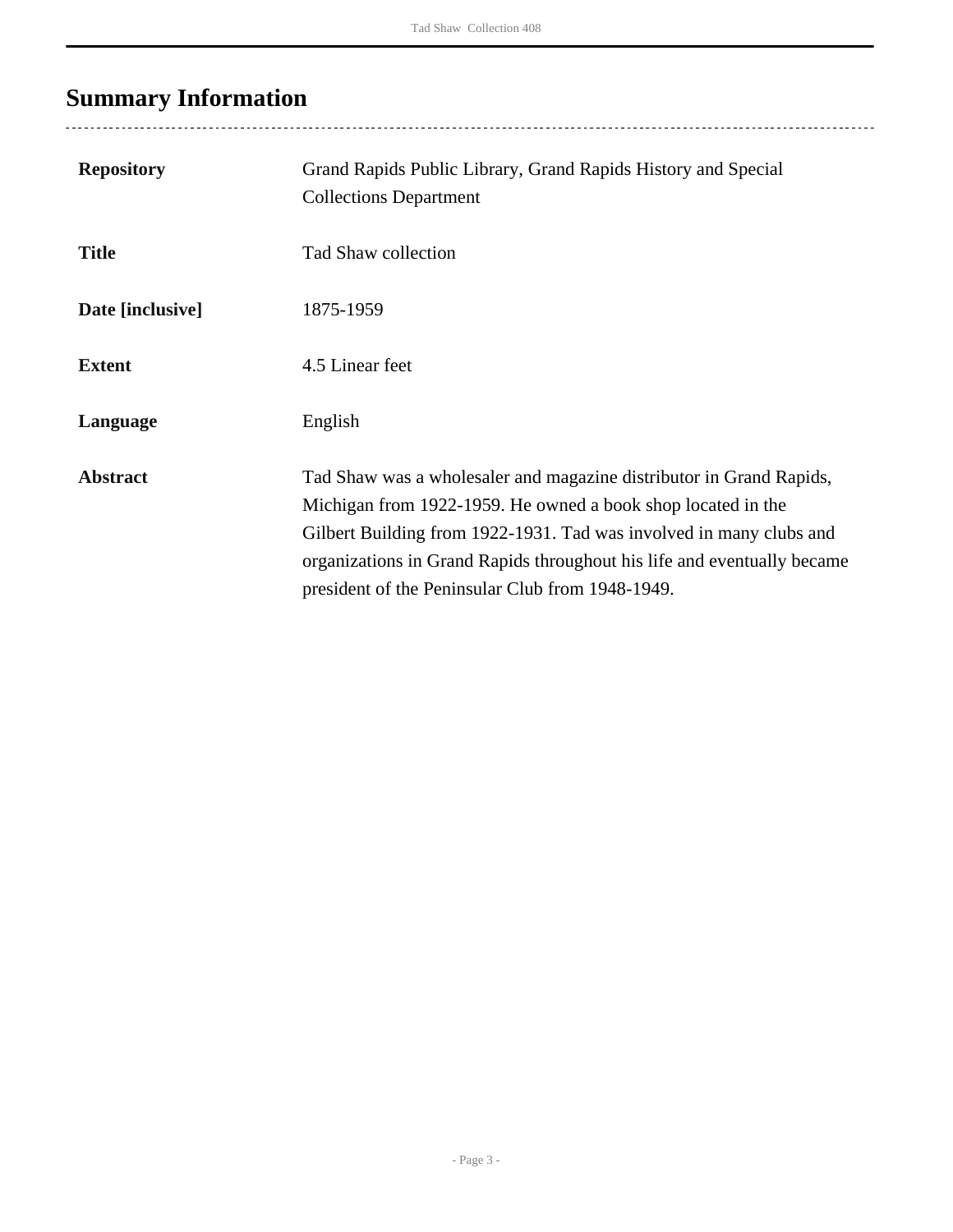## <span id="page-3-0"></span>**Biographical/Historical note**

Tad M. Shaw (1891–1959) was a wholesaler and magazine distributor in Grand Rapids, Michigan. He owned a bookshop at 41 Monroe Avenue in the Gilbert Building from 1922-1931, closing it to devote his full attention to wholesaling and distribution of newspapers and magazines as owner of the Shaw News Company. He was involved in various clubs and organizations, to include President of the Exchange Club, a member of the Grand Rapids Advertising Club, member of the Cascade Country Club, and President of the Peninsular Club from 1948-1949. He was married to Ruth Asman in 1913 and had three children, Priscilla, Betty and Jane. His daughter Priscilla died at the age of 15 in February of 1938. The collection includes various articles cut from magazines and newspapers, newsletters from the organizations he was involved with, a collection of Christmas cards he was known for sending, personal letters, newspapers, scrapbook,16mm film home movies and a collection of photographs.

### <span id="page-3-1"></span>**Scope and Contents note**

This collection consists of a variety of materials that pertain to the life of Tad Shaw, a newspaper wholesaler and distributor of Grand Rapids, Michigan from 1922-1959. The collection contains newspaper clippings of Tad Shaw throughout his life, illustrations by Ray Barnes of Tad Shaw for Razzing the Rapids, newsletters from organizations Tad Shaw was involved with, home movie reels from the 1920's and 30's, a scrapbook of article clippings pertaining to boats and boat racing during the 1920's and 30's, and a small collection of personal letters. Also included are portrait photographs of Tad Shaw throughout his life, photos of his book shop in the early 1920's located in the Gilbert Building, a collection of costume party photos from the Cascade Country Club, and collection of Lowell Band members from the late 1800's. There are also early Grand Rapids newspapers that Tad Shaw collected of certain historical moments: an 1898 Evening Press edition featuring the Homecoming of the 32nd Regiment, a Grand Rapids Press 1916 edition featuring the end of WWI, and a 1934 Grand Rapids Herald featuring Grand Rapids' 1884-1934 Golden Anniversary Jubilee edition.

### <span id="page-3-2"></span>**Administrative Information**

## **Publication Information**

Grand Rapids Public Library, Grand Rapids History and Special Collections Department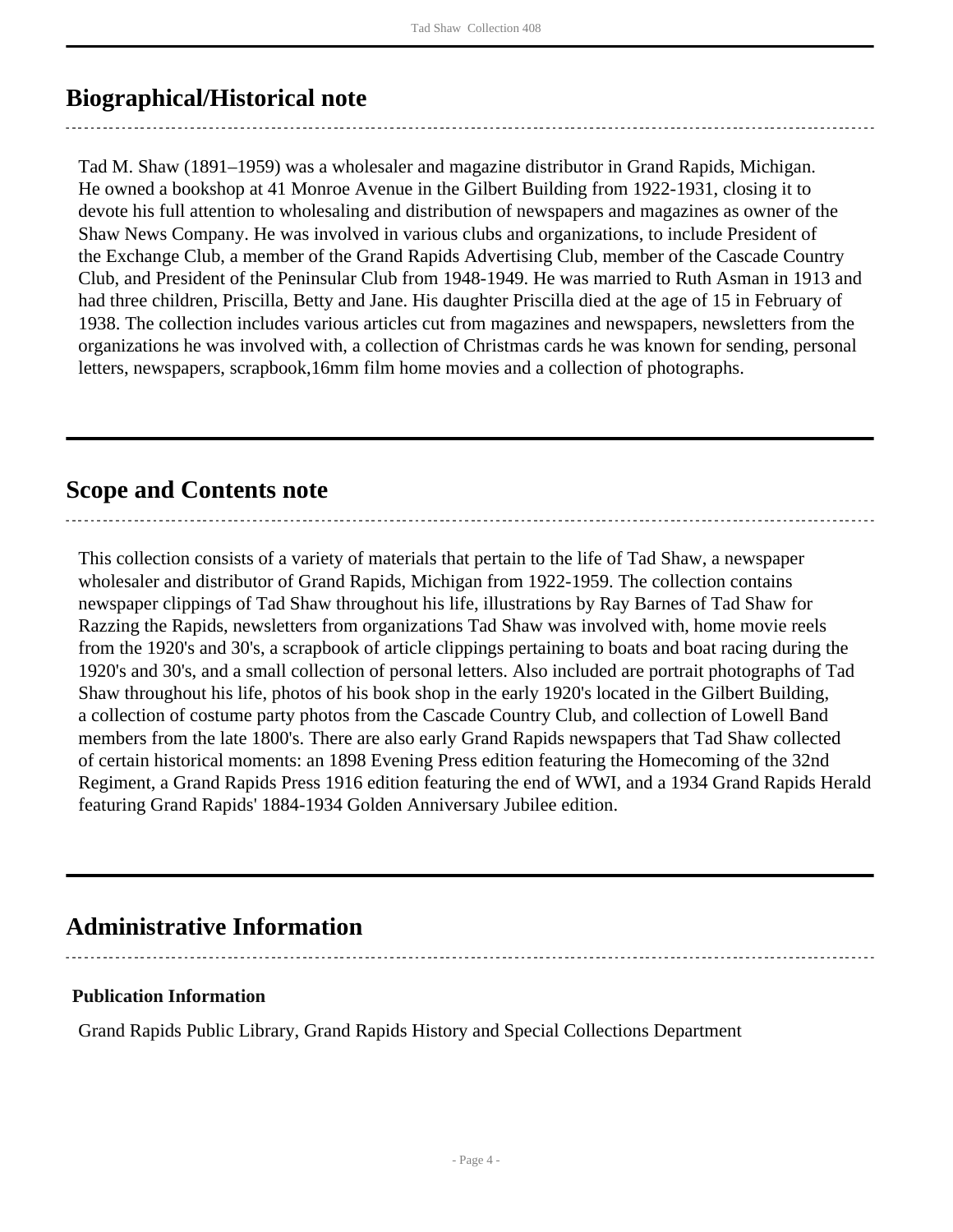#### **Immediate Source of Acquisition note**

Accession No. 1986-129 & 1986-222; Received as gift from Mrs. Arthur Shaw

## <span id="page-4-0"></span>**Controlled Access Headings**

#### **Geographic Name(s)**

---------------------------

- Grand Rapids (Mich.) -- History
- Grand Rapids (Mich.) -- History -- 20th Century

#### **Subject(s)**

- Grand Rapids (Mich.)--Newspapers.
- Shaw, Tad, 1891-1959.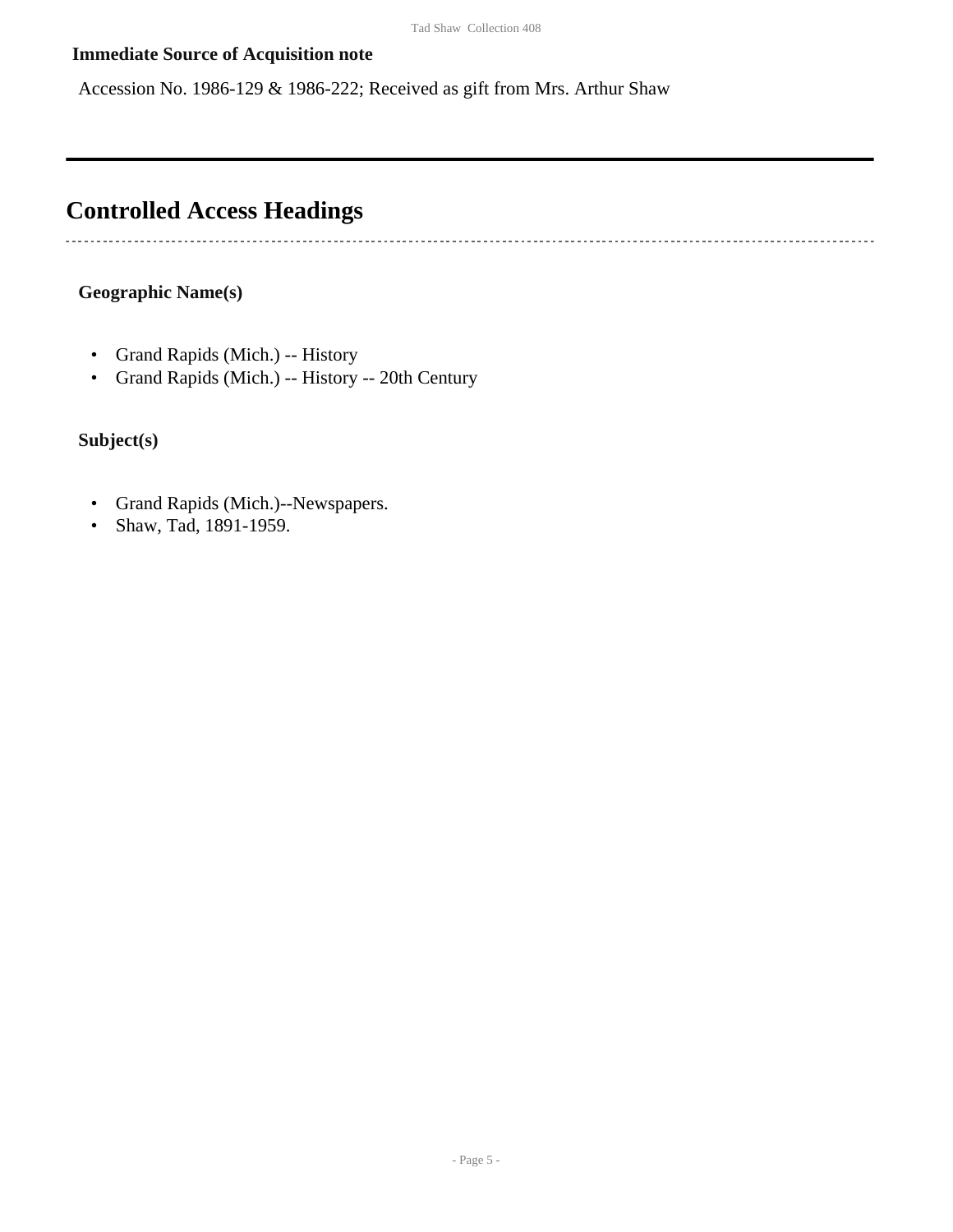# <span id="page-5-0"></span>**Collection Inventory**

<span id="page-5-2"></span><span id="page-5-1"></span>

| Series I: Newspapers & Magazines 1920-1959 |              |                |
|--------------------------------------------|--------------|----------------|
|                                            | <b>Box</b>   | <b>Folder</b>  |
| Biographical Articles 1943-1959            | $\mathbf{1}$ | $\mathbf{1}$   |
| Illustrations of T. Shaw by Ray Barnes     | $\mathbf{1}$ | $\overline{2}$ |
| The Grand Rapids Press                     | 6            | $\overline{2}$ |
| The Grand Rapids Chronicle                 | 6            | $\mathbf{1}$   |
| The Evening Press                          | 6            | $\overline{2}$ |
| The Grand Rapids Herald                    | 6            | $\overline{2}$ |
| The Sunday Herald                          | 6            | $\mathbf{1}$   |
| <b>Series II: Newsletters</b>              |              |                |
|                                            | <b>Box</b>   | <b>Folder</b>  |
| Grand Rapids Exchangeite 1923-1924         | $\mathbf{1}$ | 3              |
| Spokes O' The Wheel 1928-1931              | $\mathbf{1}$ | $\overline{4}$ |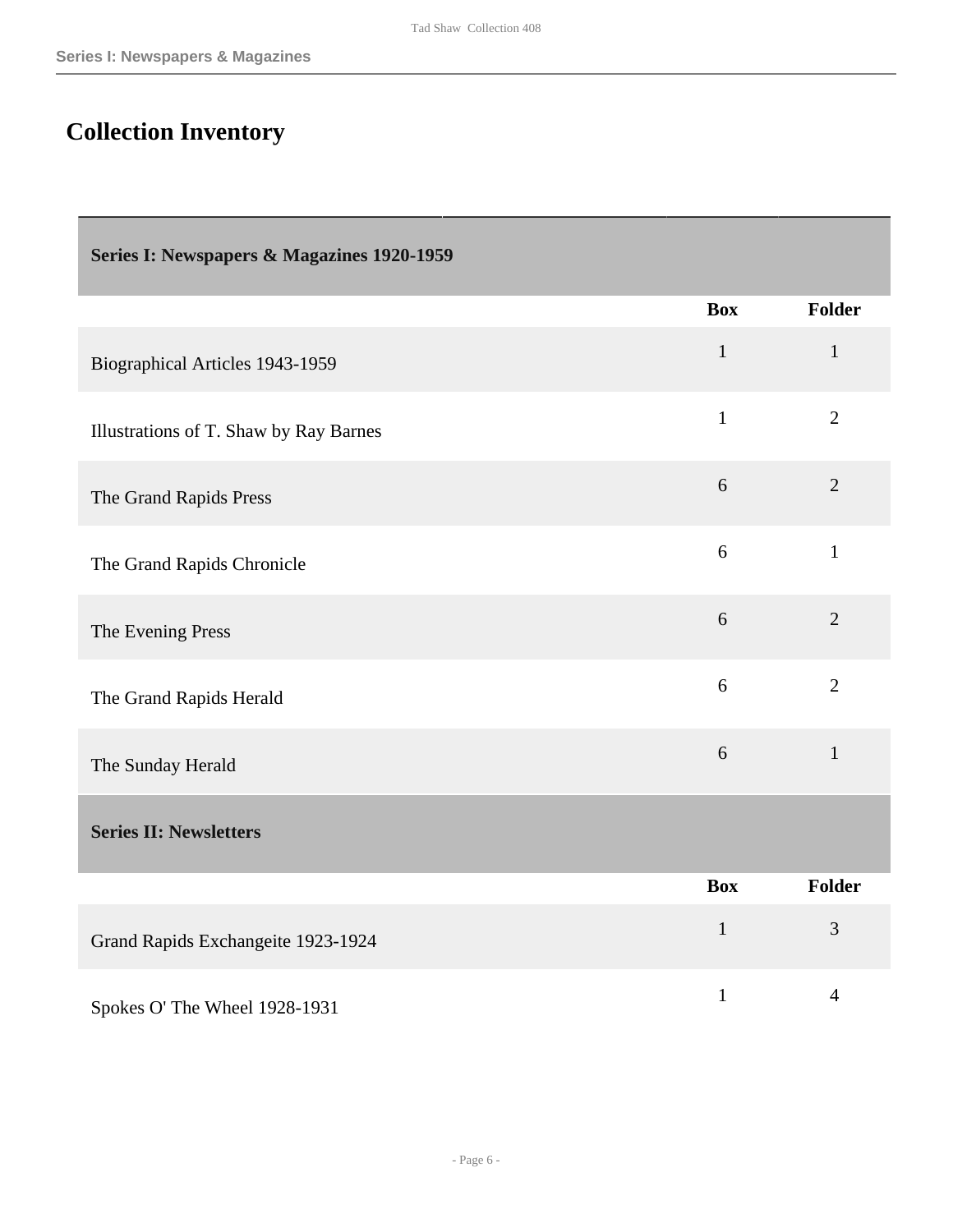#### **Misc. 1923-1943**

<span id="page-6-0"></span>

|                                      | <b>Box</b>   | Folder          |
|--------------------------------------|--------------|-----------------|
| The Ottawa News                      | $\mathbf{1}$ | $\mathfrak{S}$  |
| The Wholesalers' Guide               | $\mathbf{1}$ | 5               |
| The MacFadden Wholesaler             | $\mathbf{1}$ | $5\overline{)}$ |
| The Cascade Golfer                   | $\mathbf{1}$ | 5               |
| The Frost Bite                       | $\mathbf{1}$ | 5               |
| Rotary Club District Conference      | $\mathbf{1}$ | 5               |
| Leelanan Enterprise                  | $\mathbf{1}$ | 5               |
| The Bootlegger's Gazette             | $\mathbf{1}$ | 5               |
| The Headache                         | $\mathbf{1}$ | 5               |
| Razzing the Ad Club                  | 3            | $\mathfrak{2}$  |
| Sun Guide                            | $\sqrt{6}$   | $\mathbf{1}$    |
| <b>Series III: Letters 1924-1955</b> |              |                 |
|                                      | <b>Box</b>   | Folder          |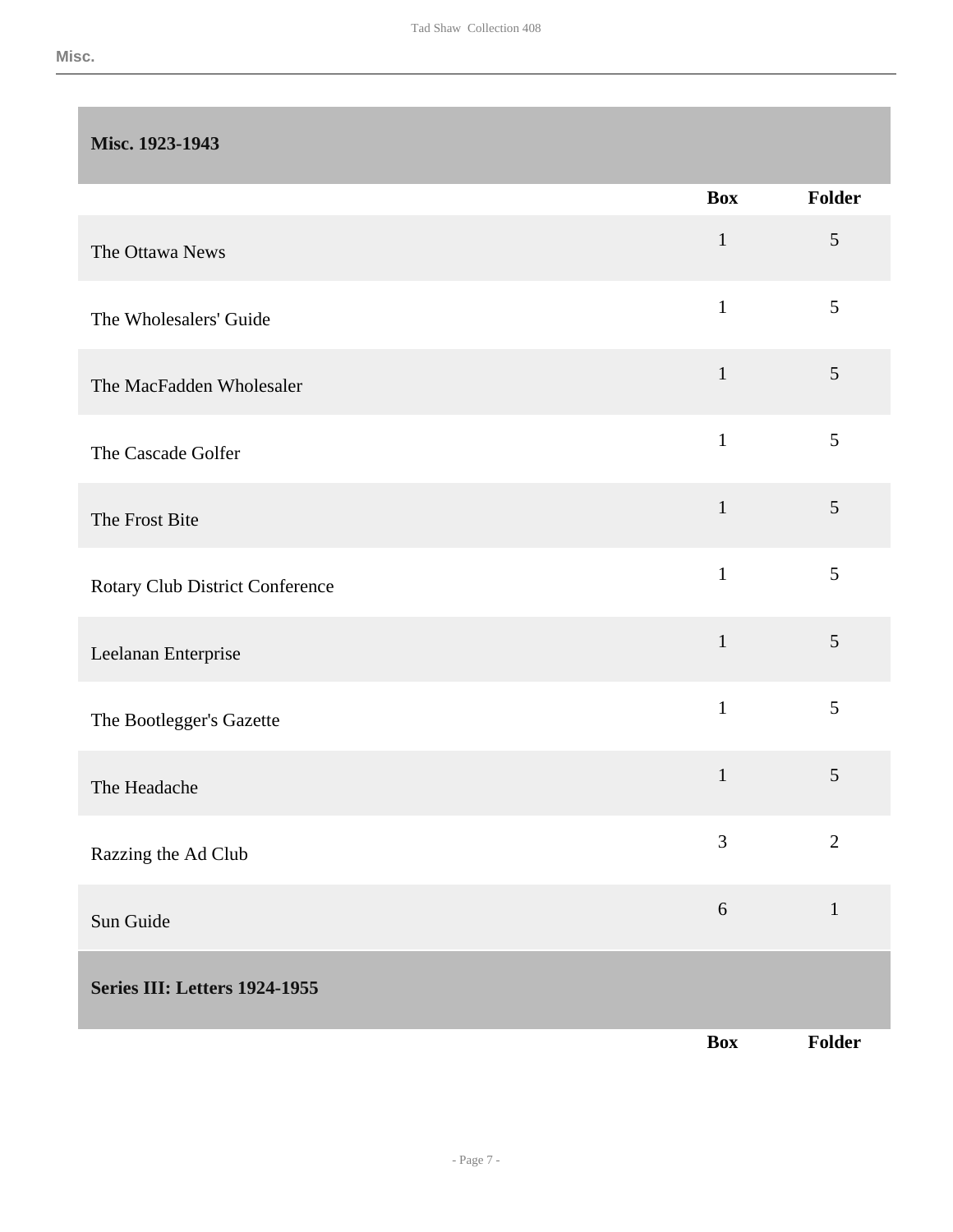<span id="page-7-1"></span><span id="page-7-0"></span>

| Letter from Allen Miller                       | $\mathbf{1}$   | 6              |
|------------------------------------------------|----------------|----------------|
| Itinerary Letter from Allen Miller             | $\mathbf{1}$   | 6              |
| Letter from Billy Clark                        | $\mathbf{1}$   | 6              |
| <b>Invitation Letter</b>                       | $\mathbf{1}$   | 6              |
| Tad Shaw Testimonial Dinner Program for dinner | $\mathbf{1}$   | 6              |
| Reference Letter                               | $\mathbf{1}$   | 6              |
| Series IV: Peninsular Club 1948-1951           |                |                |
|                                                |                |                |
|                                                | <b>Box</b>     | Folder         |
| The Peninsular Club Magazine                   | $\mathbf{1}$   | $\tau$         |
| 70th Anniversary Peninsular Club               | $\mathbf{1}$   | $\overline{7}$ |
| Series V: Photographs 1922-1959                |                |                |
|                                                | <b>Box</b>     | Folder         |
| T. Shaw Photographs 1920-1955                  | $\sqrt{2}$     | $\mathbf 1$    |
| <b>Book Shop Photos</b>                        | $\overline{2}$ | $\mathbf{2}$   |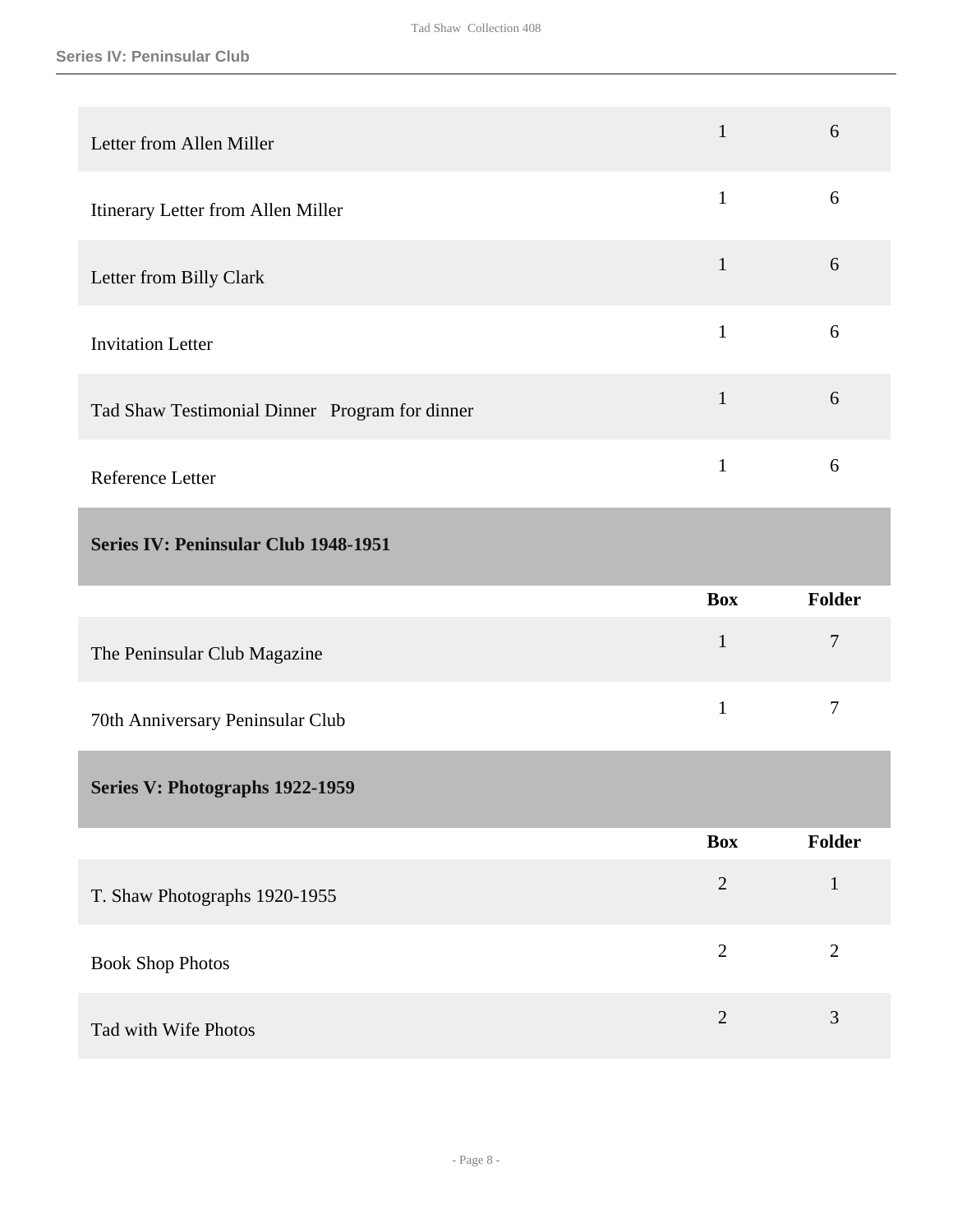| <b>Costume Party Photos</b>    | $\overline{2}$ | $\overline{4}$   |
|--------------------------------|----------------|------------------|
| Lowell Band Late 1800's        | $\overline{2}$ | 5                |
| <b>Saladin Club Members</b>    | $\overline{2}$ | 6                |
| Club Banquet Photograph        | 3              | $\mathbf{1}$     |
| <b>Miscellaneous Photos</b>    |                |                  |
|                                | <b>Box</b>     | Folder           |
| <b>Banquet Hall</b>            | $\overline{2}$ | $\boldsymbol{7}$ |
| <b>16mm Film Small Reels</b>   |                |                  |
|                                | <b>Box</b>     | <b>Reel</b>      |
| Plymouth                       | $\overline{4}$ | $1$ of $6$       |
| Bay City & Ann Arbor           | $\overline{4}$ | $2$ of 6         |
| <b>Beach Party</b>             | $\overline{4}$ | 3 of 6           |
| Muskegon Boat Races            | $\overline{4}$ | 4 of 6           |
|                                |                |                  |
| Spring Lake Girls & Boys Party | $\overline{4}$ | 5 of 6           |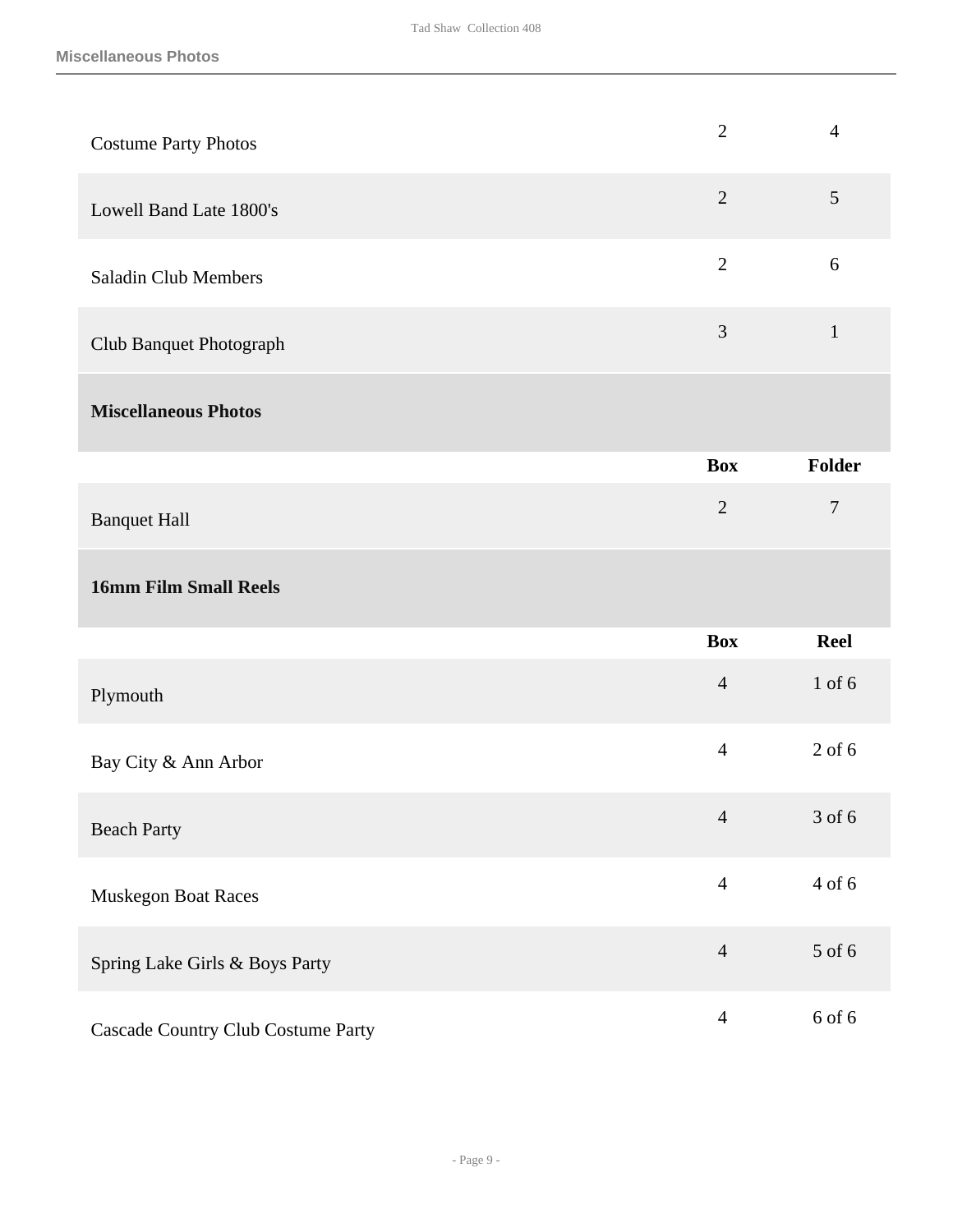| <b>Boat Pictures</b>      | $\overline{2}$ |   |
|---------------------------|----------------|---|
| Souvenir Photo            | 2              | 7 |
| Sen. Arthur H. Vandenberg | $\overline{2}$ | 7 |
| Men in Suits              | 2              | 7 |
|                           |                |   |

<span id="page-9-0"></span>**Series VI: Film Reels** 

#### **16mm Film Large Reels 1920-1930**

|                              | Box            | <b>Reel</b>    |
|------------------------------|----------------|----------------|
| Film 1                       | $\mathfrak{S}$ | $\mathbf{1}$   |
| Film 2                       | 5              | $\overline{2}$ |
| Film 3                       | $\mathfrak{S}$ | $\mathfrak{Z}$ |
| Film 4                       | 5              | $\overline{4}$ |
| <b>Series VII: Scrapbook</b> |                |                |
|                              |                | <b>Box</b>     |

<span id="page-9-1"></span>Boat Scrapbook 1917-1930 3